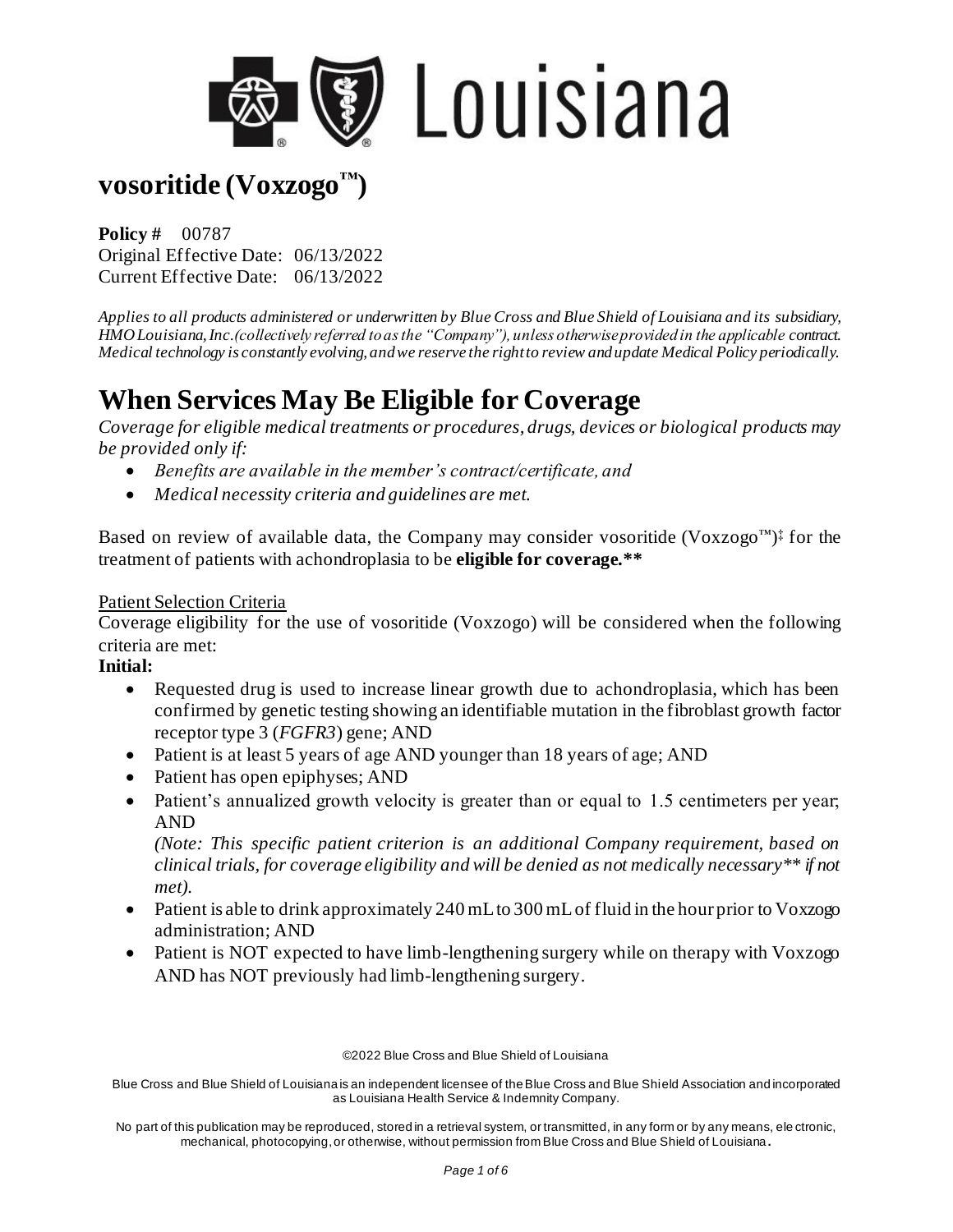

Policy # 00787 Original Effective Date: 06/13/2022 Current Effective Date: 06/13/2022

> *(Note: This specific patient criterion is an additional Company requirement, based on clinical trials, for coverage eligibility and will be denied as not medically necessary\*\* if not met).*

#### **Continuation**

- Patient has received initial approval for the requested drug; AND
- Patient is at least 5 years of age AND younger than 18 years of age; AND
- Patient has open epiphyses; AND
- Patient's annualized growth velocity is greater than or equal to 1.5 centimeters per year; AND

*(Note: This specific patient criterion is an additional Company requirement, based on clinical trials, for coverage eligibility and will be denied as not medically necessary\*\* if not met).*

- Patient is able to drink approximately 240 mL to 300 mL of fluid in the hour prior to Voxzogo administration; AND
- Patient is NOT expected to have limb-lengthening surgery while on therapy with Voxzogo AND has NOT previously had limb-lengthening surgery; AND *(Note: This specific patient criterion is an additional Company requirement, based on clinical trials, for coverage eligibility and will be denied as not medically necessary\*\* if not met).*
- Patient's most recent annualized growth velocity is above their baseline annualized growth velocity (that is, before the patient started on Voxzogo). *(Note: This specific patient criterion is an additional Company requirement for coverage eligibility and will be denied as not medically necessary\*\* if not met).*

## **When Services Are Considered Not Medically Necessary**

Based on review of available data, the Company considers the use of vosoritide (Voxzogo) if the patient's growth velocity is less than 1.5 centimeters per year to be **not medically necessary.\*\*** 

Based on review of available data, the Company considers the use of vosoritide (Voxzogo) if there are plans to have limb lengthening surgery while on therapy with the requested drug to be **not medically necessary.\*\*** 

©2022 Blue Cross and Blue Shield of Louisiana

Blue Cross and Blue Shield of Louisiana is an independent licensee of the Blue Cross and Blue Shield Association and incorporated as Louisiana Health Service & Indemnity Company.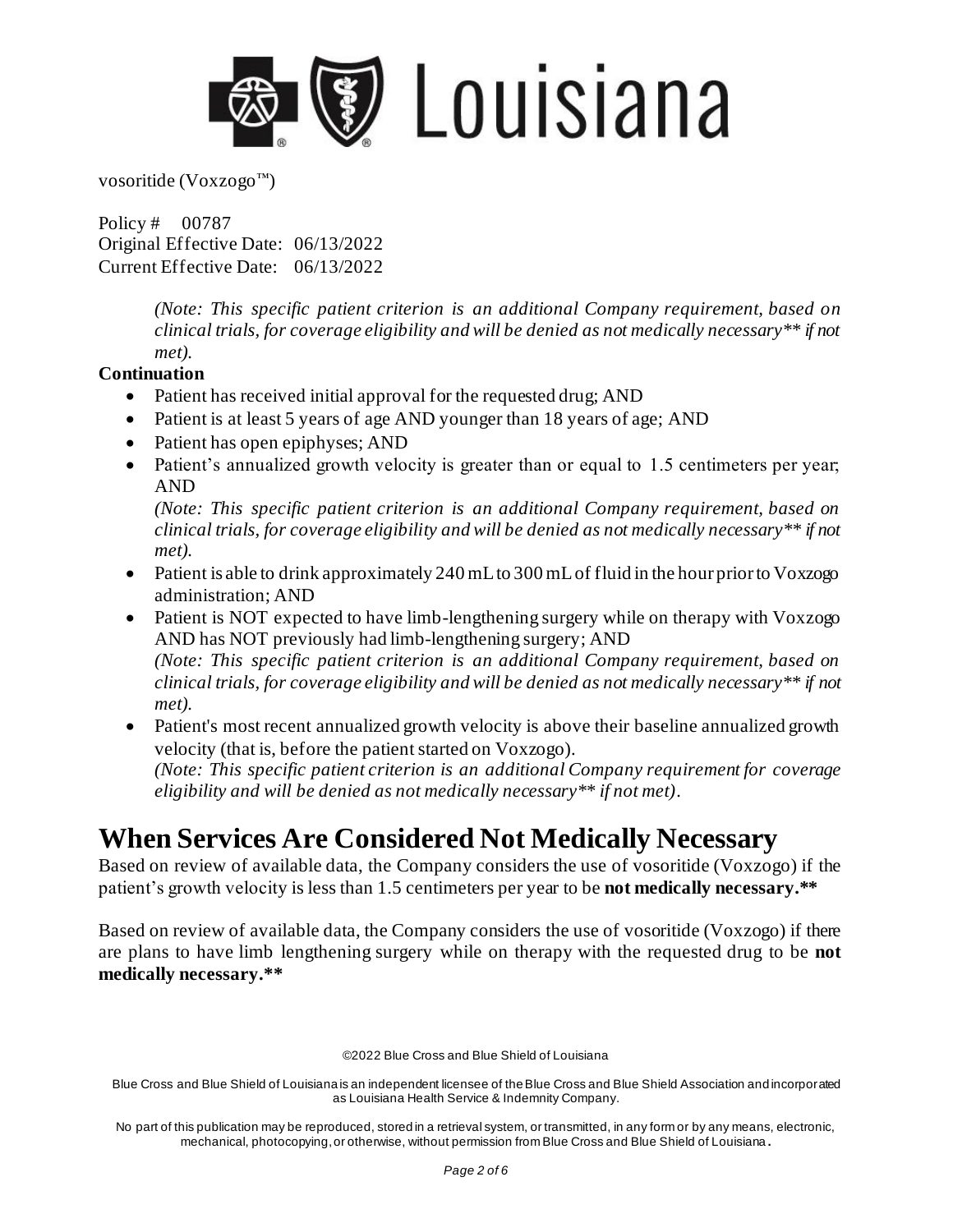

Policy # 00787 Original Effective Date: 06/13/2022 Current Effective Date: 06/13/2022

Based on review of available data, the Company considers the use of vosoritide (Voxzogo) if the patient had limb-lengthening surgery in the past to be **not medically necessary.\*\*** 

Based on review of available data, the Company considers the continued use of vosoritide (Voxzogo) if the patient has NOT responded to therapy with the requested medication to be **not medically necessary.\*\*** 

## **When Services Are Considered Investigational**

*Coverage is not available for investigational medical treatments or procedures, drugs, devices or biological products.* 

Based on review of available data, the Company considers the use of vosoritide (Voxzogo) when patient selection criteria are not met (except the criterion denoted above as **not medically necessary\*\***) to be **investigational.\*** 

## **Background/Overview**

Voxzogo is a C type natriuretic peptide (CNP) analog indicated to increase linear growth in pediatric patients with achondroplasia who are 5 years of age and older with open epiphyses. Voxzogo is administered once daily via subcutaneous injection and the dosing is weight based. See the package insert for specific dosing information. Voxzogo is supplied as 0.4 mg, 0.56 mg, and 1.2 mg lyophilized powder in single dose vials for reconstitution. Patients need to ensure adequate food and fluid intake prior to administration. Specifically, the package insert notes that patients need to drink approximately 240-300 mL of fluid in the hour prior to Voxzogo administration.

Achondroplasia is the most common bone dysplasia in humans. Clinical manifestations include disproportionate short stature, long-bone shortening, and macrocephaly. Achondroplasia is caused by pathogenic variants in the fibroblast growth factor receptor 3 (*FGFR3*) gene. This variant permanently activates the FGFR3 receptor. This activation inhibits chondrocyte proliferation, therefore leading to impaired bone growth. CNP works by inhibiting downstream signaling produced by the overactive *FGFR3* gene. This downstream inhibition allows for chondrocyte proliferation and differentiation, thereby leading to bone formation. The administration of Voxzogo provides the CNP analog, which works to inhibit the effects of the overactive *FGFR3* gene. Complications associated with achondroplasia include recurrent otitis media, sleep-disordered breathing, obesity, leg bowing,

<sup>©2022</sup> Blue Cross and Blue Shield of Louisiana

Blue Cross and Blue Shield of Louisiana is an independent licensee of the Blue Cross and Blue Shield Association and incorporated as Louisiana Health Service & Indemnity Company.

No part of this publication may be reproduced, stored in a retrieval system, or transmitted, in any form or by any means, electronic, mechanical, photocopying, or otherwise, without permission from Blue Cross and Blue Shield of Louisiana **.**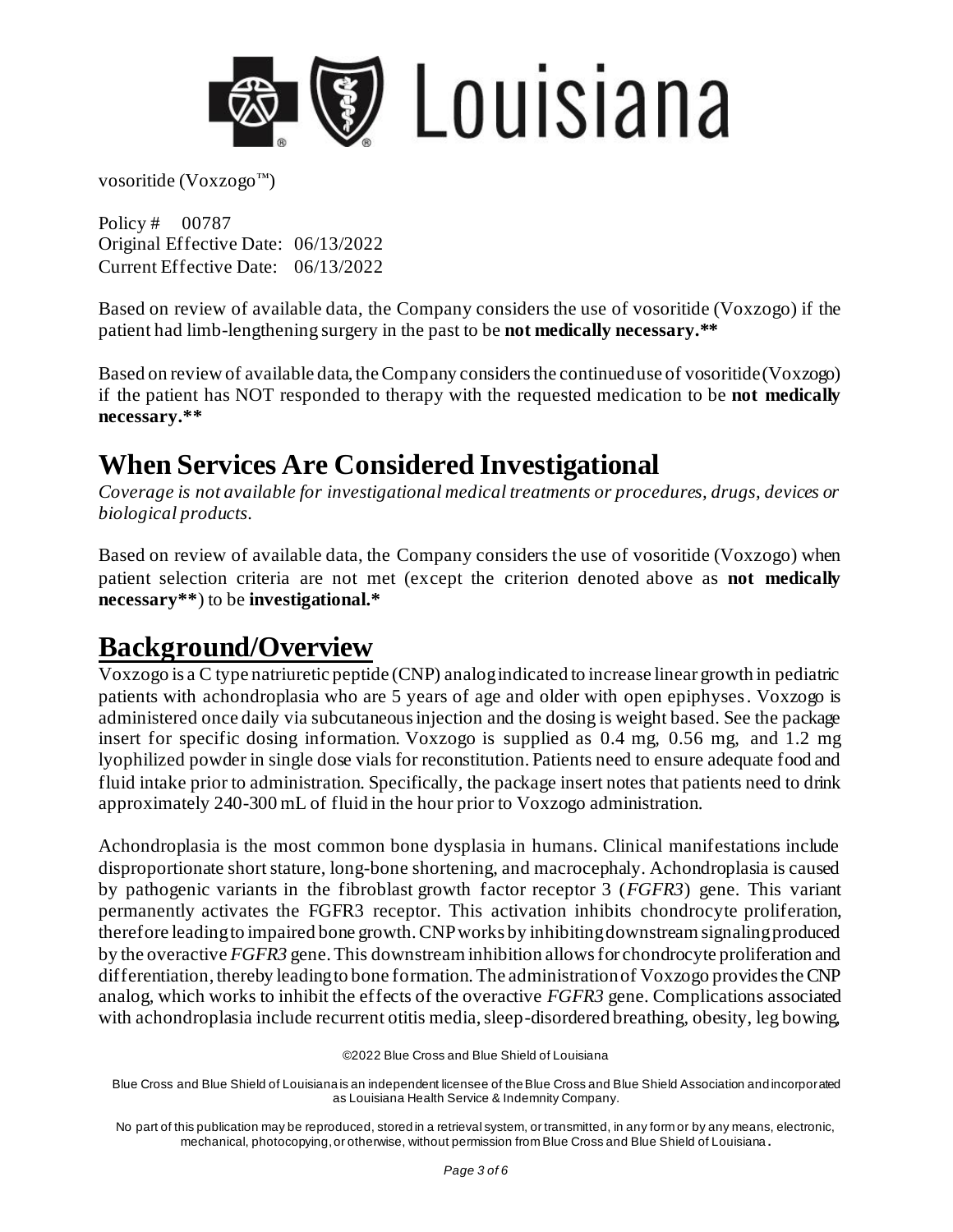

Policy # 00787 Original Effective Date: 06/13/2022 Current Effective Date: 06/13/2022

narrowing of the lumbar spine, and cervical medullary compression. Prior to the approval of Voxzogo, there were no FDA approved drugs for the treatment of this condition.

## **FDA or Other Governmental Regulatory Approval**

#### **U.S. Food and Drug Administration (FDA)**

Voxzogo is indicated to increase linear growth in pediatric patients with achondroplasia who are 5 years of age and older with open epiphyses.

## **Rationale/Source**

This medical policy was developed through consideration of peer-reviewed medical literature generally recognized by the relevant medical community, U.S. Food and Drug Administration approval status, nationally accepted standards of medical practice and accepted standards of medical practice in this community, technology evaluation centers, reference to federal regulations, other plan medical policies, and accredited national guidelines.

The safety and effectiveness of Voxzogo in patients with achondroplasia were assessed in one 52 week, multi-center, randomized, double-blind, placebo-controlled, phase 3 study - Study 1. Study 1 was conducted in 121 subjects with genetically-confirmed achondroplasia, who were randomized to either Voxzogo (n=60) or placebo (n=61). The dosage of Voxzogo was 15 mcg/kg administered subcutaneously once daily. Baseline standing height, weight Z-score, body mass index (BMI) Zscore, and upper to lower body ratio were collected for at least 6 months prior to randomization. Subjects with limb-lengthening surgery in the prior 18 months or who planned to have limb lengthening surgery during the study period were excluded. Subjects with a growth velocity less than 1.5 centimeters per year were excluded from the study. The study included a 52-week placebocontrolled treatment phase followed by an open-label treatment extension study period in which all subjects received Voxzogo. The primary efficacy endpoint was the change from baseline in annualized growth velocity (AGV) at Week 52 compared with placebo. The subjects' ages ranged from 5.1 to 14.9 years with a mean of 8.7 years. The subjects had a mean baseline height standard deviation score (SDS) of -5.13. Treatment with Voxzogo for 52 weeks resulted in a treatment difference in the change from baseline in AGV of 1.57 cm/year after 52 weeks of treatment.

©2022 Blue Cross and Blue Shield of Louisiana

Blue Cross and Blue Shield of Louisiana is an independent licensee of the Blue Cross and Blue Shield Association and incorporated as Louisiana Health Service & Indemnity Company.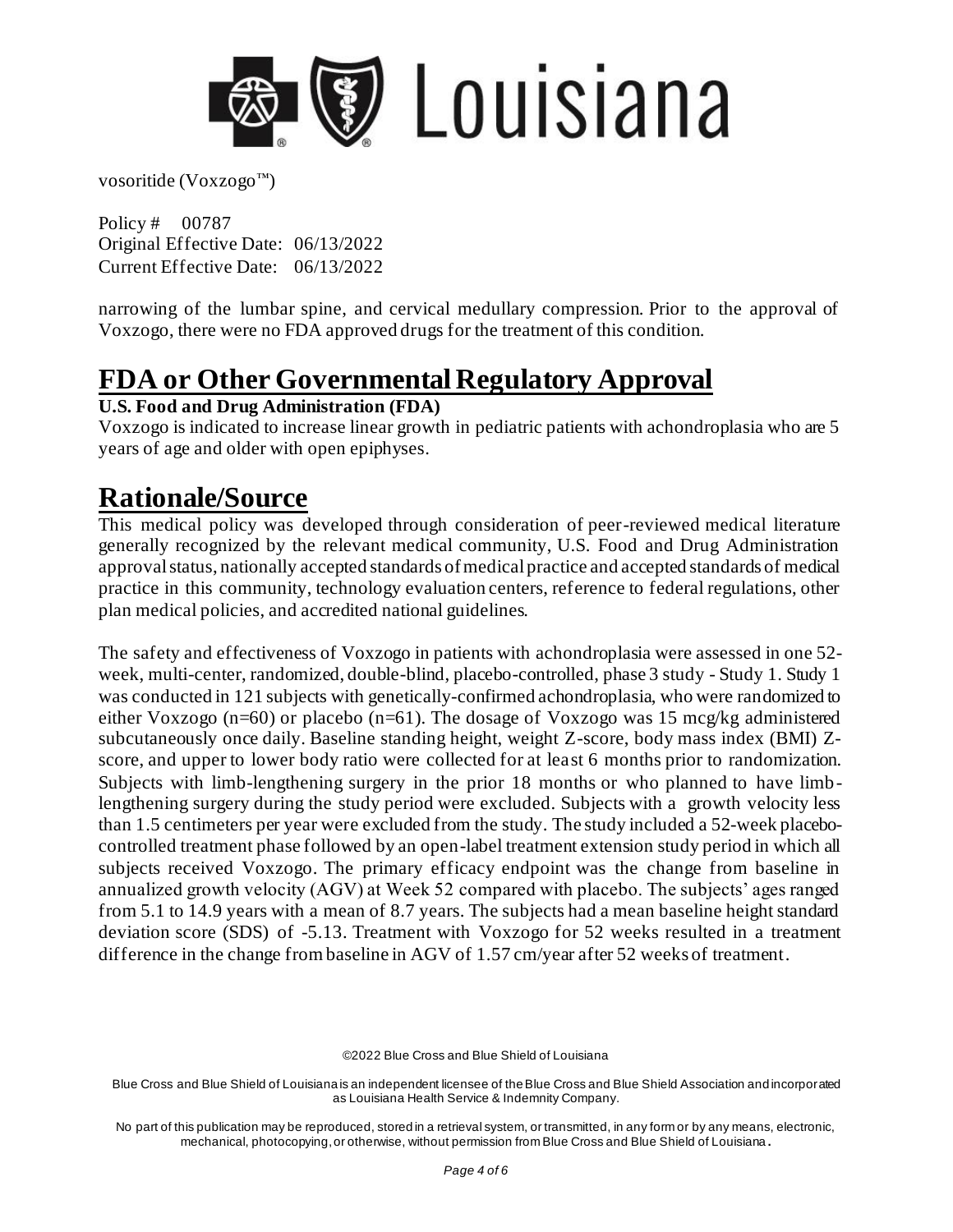

Policy # 00787 Original Effective Date: 06/13/2022 Current Effective Date: 06/13/2022

### **References**

1. Voxzogo [package insert]. BioMarin Pharmaceuticals, Inc. Novato, California. Updated November 2021.

## **Policy History**

Original Effective Date: 06/13/2022 Current Effective Date: 06/13/2022 05/05/2022 Medical Policy Committee review 05/11/2022 Medical Policy Implementation Committee approval. New policy. Next Scheduled Review Date: 05/2023

\*Investigational – A medical treatment, procedure, drug, device, or biological product is Investigational if the effectiveness has not been clearly tested and it has not been incorporated into standard medical practice. Any determination we make that a medical treatment, procedure, drug, device, or biological product is Investigational will be based on a consideration of the following:

- A. Whether the medical treatment, procedure, drug, device, or biological product can be lawfully marketed without approval of the U.S. Food and Drug Administration (FDA) and whether such approval has been granted at the time the medical treatment, procedure, drug, device, or biological product is sought to be furnished; or
- B. Whether the medical treatment, procedure, drug, device, or biological product requires further studies or clinical trials to determine its maximum tolerated dose, toxicity, safety, effectiveness, or effectiveness as compared with the standard means of treatment or diagnosis, must improve health outcomes, according to the consensus of opinion among experts as shown by reliable evidence, including:
	- 1. Consultation with technology evaluation center(s);
	- 2. Credible scientific evidence published in peer-reviewed medical literature generally recognized by the relevant medical community; or
	- 3. Reference to federal regulations.

\*\*Medically Necessary (or "Medical Necessity") - Health care services, treatment, procedures, equipment, drugs, devices, items or supplies that a Provider, exercising prudent clinical judgment, would provide to a patient for the purpose of preventing, evaluating, diagnosing or treating an illness, injury, disease or its symptoms, and that are:

©2022 Blue Cross and Blue Shield of Louisiana

Blue Cross and Blue Shield of Louisiana is an independent licensee of the Blue Cross and Blue Shield Association and incorporated as Louisiana Health Service & Indemnity Company.